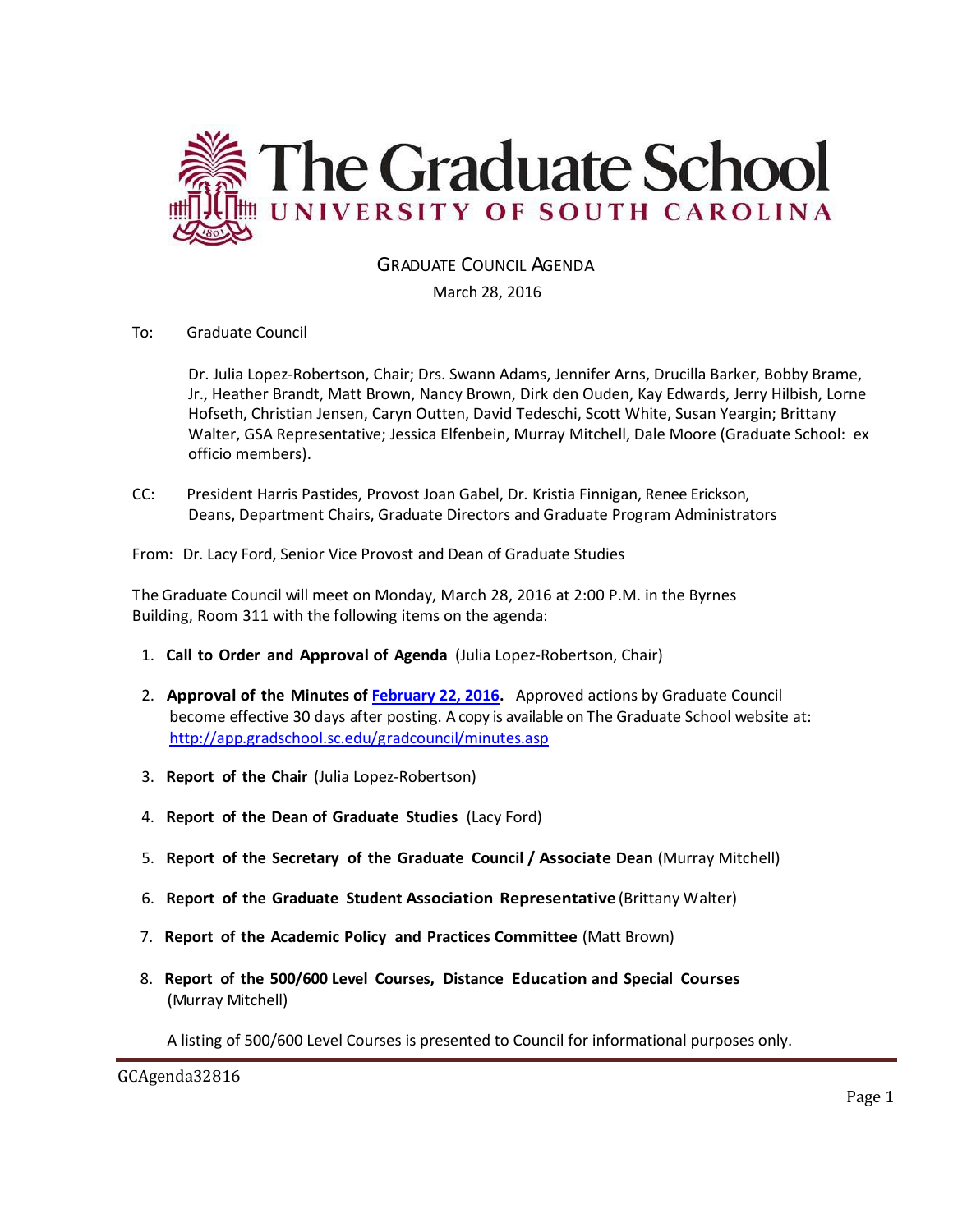#### **500/600 Level Courses**

- **ANTH 546** (3) Forensic Archaeological Recovery. NCP: Fall 2016
- **MATH 548** (3) Geometry, Algebra, and Algorithms. NCP: Fall 2016
- **EDEL 591** (3) Seminar on Teaching. CCP: Fall 2017

### **Distance Education Delivery**

- **COMD 710** (1) Reading and Writing in the Content Areas: Module 1. Summer 2016
- **HPEB 502** (3) Applied Aspects of Human Nutrition. Summer 2016

# **Special Topics Courses**

- **EDHE 832** (3) Curriculum in Higher Education (Spring 2016) [http://gradschool.sc.edu/facstaff/gradcouncil/2015/EDHE 832.pdf](http://gradschool.sc.edu/facstaff/gradcouncil/2015/EDHE%20832.pdf)
- **PSYC 888** (1) Research in Experimental Psychology (Fall 2016) [http://gradschool.sc.edu/facstaff/gradcouncil/2015/PSYC 888.pdf](http://gradschool.sc.edu/facstaff/gradcouncil/2015/PSYC%20888.pdf)
- **COMD 710** (1) Reading and Writing in the Content Areas: Module 1 Summer 2016

# 9. **Associate Graduate Faculty Nominations (Murray Mitchell)**

None

- 10. **Fellowships and Scholarships Committee** (Heather Brandt)
- 11. **Report of Science, Math, and Related Professional Programs Committee** (David Tedeschi)

### 12. **Report of the Humanities, Social Sciences, Education, and Related Professional Programs Committee** (Drucilla Barker)

Below is a list of proposals reviewed by the Committee. Each curricular action can be viewed at this Public Agenda review site:<https://www.sc.edu/programproposal/gradagenda/?id=13>

At this Public Agenda link, the individual proposals are not live-linked, but agenda items are listed in alphabetical order. To view the full proposals, GC members and Committee Chairs still need to go to the Committee Review site, and filter for "Committees", then for the "Committee" called "Added to Grad Council agenda."

- **EDLP** Major/Degree Program, M.Ed in Higher Education and Student Affairs, Education. Program Change: Fall 2017
- **LING 701** (3) Quantitative Approaches to Linguistic Analysis. NCP: Fall 2016
- **LING 712** (3) Articulatory and Acoustic Phonetics. NCP: Fall 2016